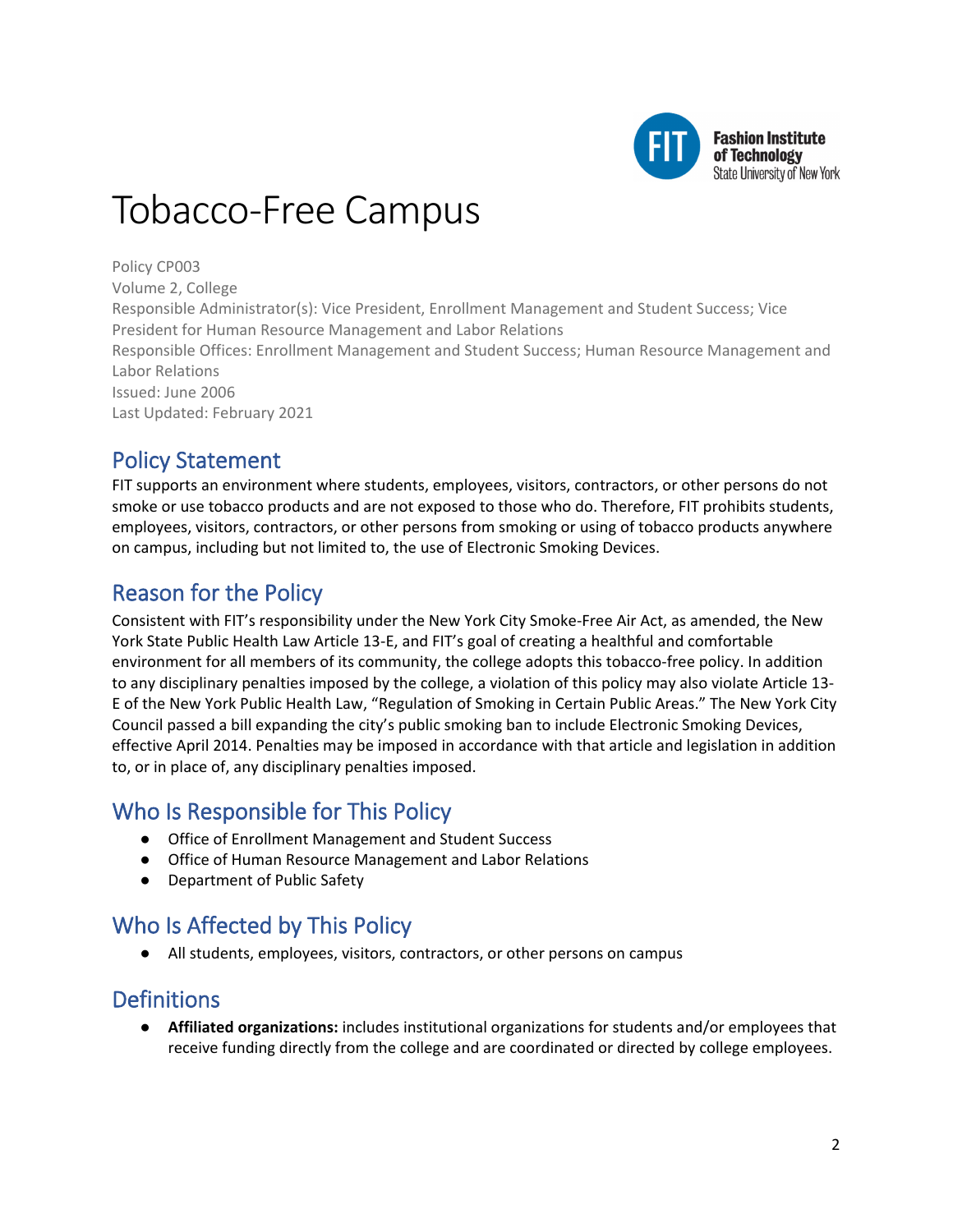- **Campus:** property or facilities either owned, leased, or controlled by the college to include all college buildings and facilities, residence halls, any indoor area, or anywhere on FIT grounds, including (but not limited to) the elevated walkway, the breezeway between the David Dubinsky Student Center and the Business and Liberal Arts Center, terraces, and any other area within the perimeter of any FIT property. This also includes all college vehicles such as cars, vans, and trucks.
- **Electronic Smoking Device:** any product containing or delivering nicotine, or any other substance, that can be used for the purpose of inhaling vapor or aerosol from the product. The term includes any such device, whether manufactured, distributed, marketed, or sold as an ecigarette, e-cigar, e-pipe, e-hookah, or vape pen, or under any other product name or descriptor.
- **Secondhand Smoke**: a mixture of smoke given off by the burning end of a cigarette, cigar, cigarillo, pipe, bidis, kretek, water pipe, bong, hookah, or any Electronic Smoking Device, and the smoke exhaled from the lungs of smokers.
- **Smoking:** the burning of a lighted cigar, cigarette, pipe, or other matter or substance that contains tobacco; shall also include the use of Electronic Smoking Devices.
- **Tobacco:** all tobacco and tobacco-derived products intended for human consumption, including, but not limited to: cigarettes, cigars, hookah-smoked products, clove cigarettes, bidis, kreteks, chewing tobacco, Electronic Smoking Devices, and smokeless tobacco (for example, dip, or snus). This definition does not include any product that has been approved by the U.S. Food and Drug Administration for sale as a tobacco-use-cessation product.

# Principles

● **Tobacco Is Prohibited** Smoking and the use of tobacco are prohibited on FIT campus.

### ● **Advertising, Promotions, and Sales**

The sale of tobacco products, including cigarettes or any form of Electronic Smoking Device, is prohibited on any FIT campus. The college will not allow advertising, marketing, distribution, or promotion of tobacco products.

### ● **Gifts/Donors/Sponsorship**

The college and its affiliated organizations are prohibited from accepting money or gifts from tobacco companies. This includes sponsorship by tobacco companies, distribution of free, reduced-price, or full-price tobacco products, or any promotional items. This does not apply to research funding.

### ● **Exceptions**

### o **Instructional purposes**

Nothing in this policy is intended to prohibit research on tobacco companies or tobacco products. An exception for instructional purposes allows for the use of tobacco products in classroom instruction, classroom discussion, or artistic purposes associated with the curriculum.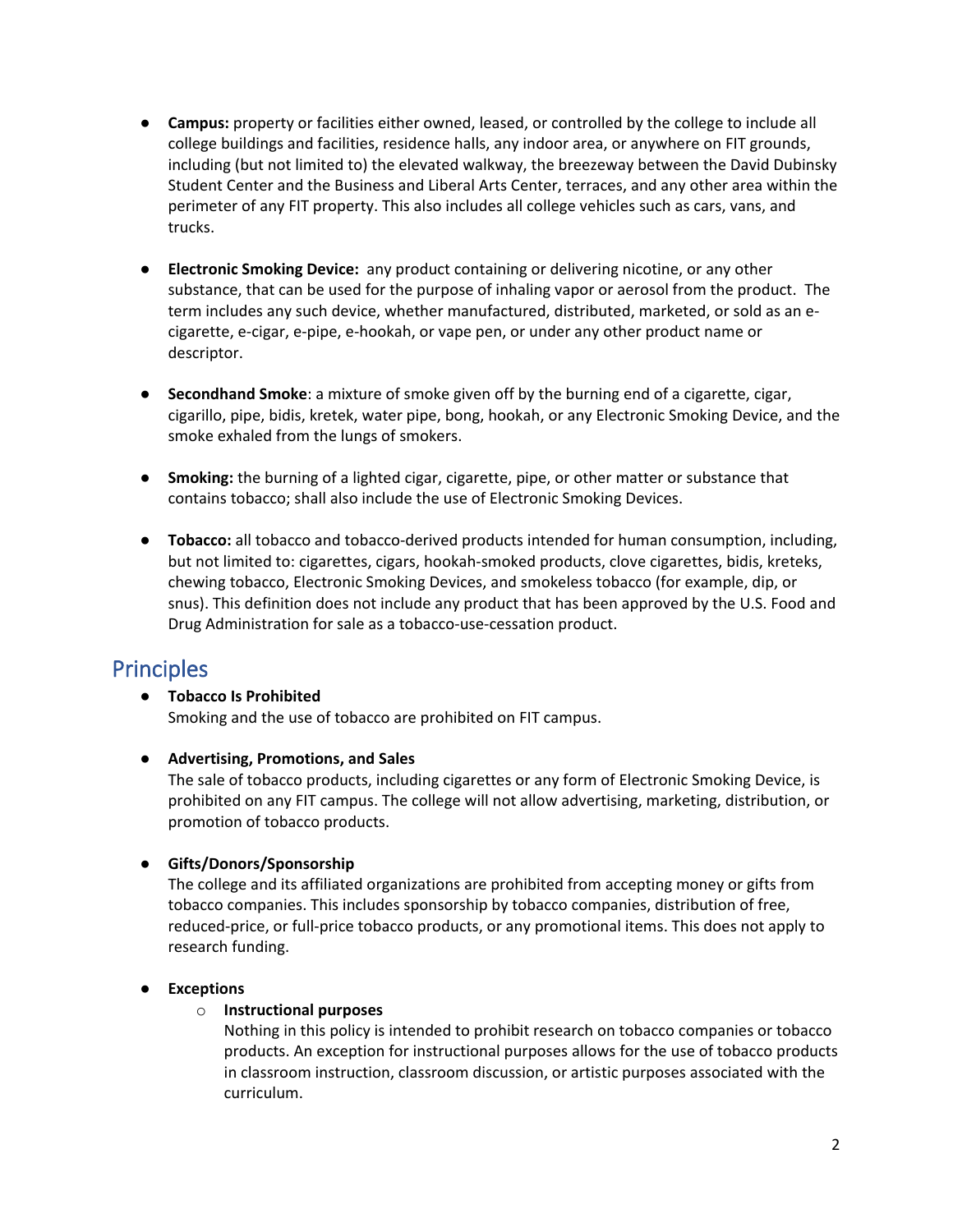#### o **Religious purposes**

This policy does not apply to tobacco products used in connection with the religious practice of cultural activities or other ceremonial use by Native American Indians, in accordance with the American Indian Religious Freedom Act, 42 U.S.C. sections 1996 and 1996a.

### Responsibilities

College leaders, supervisors, and managers are expected to support faculty, staff, and students who are seeking to become tobacco-free by making appropriate referrals to tobacco cessation programs and promoting compliance in their area(s) of responsibility.

### **Procedures**

#### ● **Communication**

Signage and other forms of communication will be posted in a manner and location to adequately notify students, employees, visitors, contractors, or other persons that tobacco use is prohibited on FIT campuses.

#### ● **Support and Education**

The college understands the addictive nature of smoking and use of tobacco products. Breaking the habit is extremely difficult for many people. The college will make every effort to assist and encourage those who wish to stop using tobacco products and offers various educational and cessation programs. Employees should contact the Employee Assistance Program (EAP) office for more information and assistance with cessation. Students should contact the Counseling Center or Health Services for more information and assistance with cessation.

#### ● **Compliance**

This policy is driven by respect for others and the environment, and relies on the thoughtfulness, consideration, and cooperation of tobacco users and non-users for the success of a tobacco-free and smoke-free campus. Enforcement of this policy will depend on the cooperation of all members of the FIT community, both to comply and encourage others to do so.

If an individual witnesses a person smoking, or using smoking devices or tobacco products, on college property, they may inform the person of this policy and request compliance. In accordance with applicable law and FIT policy, any individual may voice objections to Second-Hand Smoke without fear of retaliation.

Additionally, the individual may contact:

- o The Office of Human Resources if the concern is related to faculty or staff;
- o The Office of Enrollment Management and Student Success if the concern is related to a student; or
- $\circ$  The Department of Public Safety if the concern is related to a visitor (for example, college contractors, guests, or other persons not directly affiliated with FIT).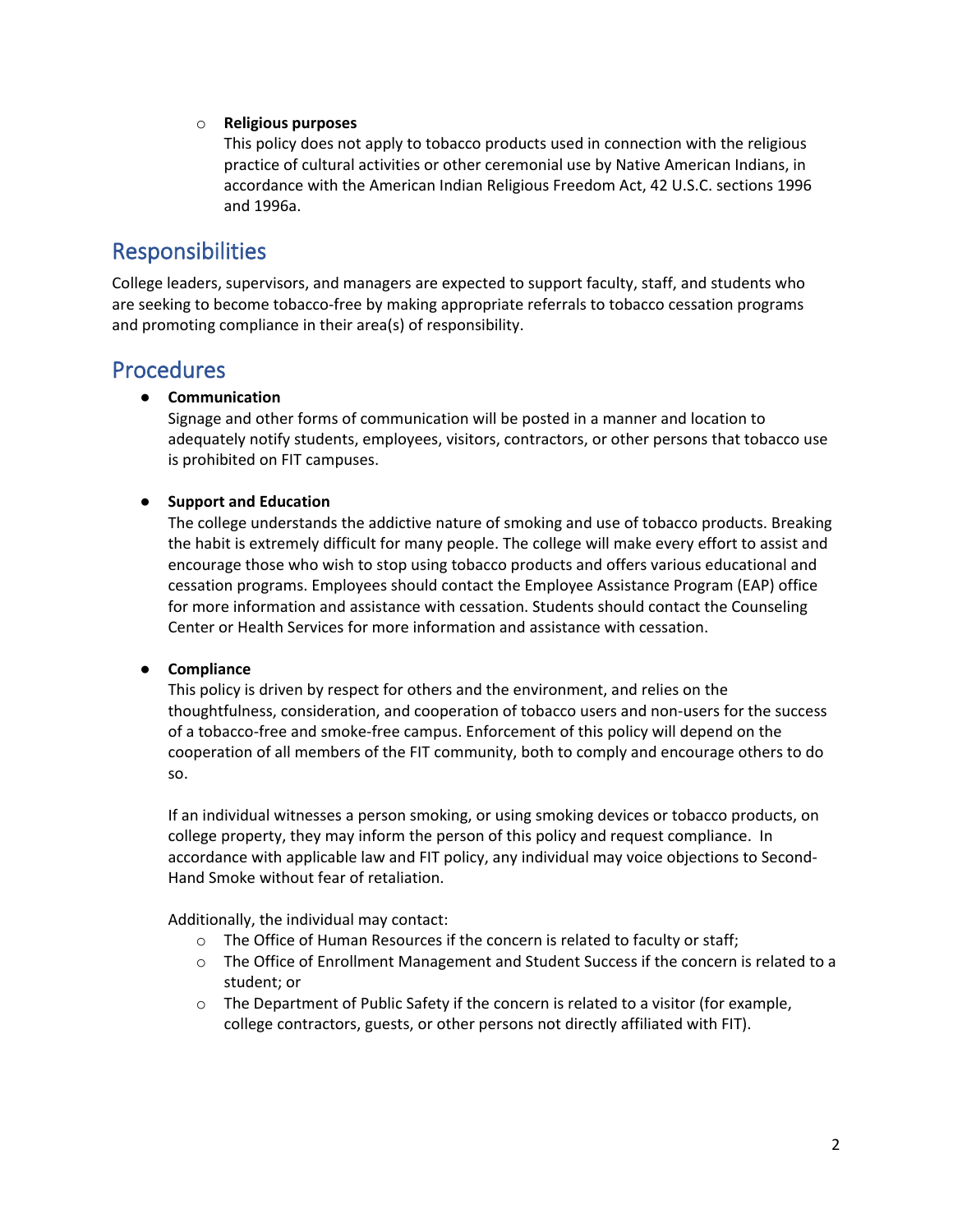# Violations

An initial violation for Employees, Students, or visitors shall result in a verbal warning. This warning will include information about the policy, the rationale behind it, and the availability of tobacco- cessation and harm-reduction support services on and off campus. Subsequent noncompliance may result in formal discipline as follows:

● **Employees:**

Employees covered by the Collective Bargaining Agreement will be disciplined in accordance with the CBA as well as relevant law and college policy. For non-bargaining employees, the Vice President for Human Resource Management and Labor Relations, or their designee(s), will review the violation and make a recommendation for appropriate disciplinary action.

● **Students:**

The Dean of Students will review the violation and recommend appropriate counseling and/or disciplinary action in accordance with the Code of Student Conduct.

### ● **Third Party or Contractor**

Violations of FIT policies by third parties will be addressed by FIT senior leadership at its sole discretion and in accordance with the relevant policy and circumstances.

### Related Policies

- [Campus Safety and Security](https://www.fitnyc.edu/about/policies/safety-security/campus-safety-and-security.php)
- [Student Code of Conduct](https://www.fitnyc.edu/about/policies/enrollment-management/code-of-conduct.php)

### Related Documents

- American Indian [Religious Freedom Act, 42 U.S.C. sections 1996 and 1996a](https://uscode.house.gov/view.xhtml?req=(title:42%20section:1996%20edition:prelim))
- [Cessation Resources Outside of FIT](https://www.fitnyc.edu/life-at-fit/health-and-wellness/health-services/services/index.php)
- [New York State "Adolescent Tobacco Use Prevention Act"](https://www.health.ny.gov/prevention/tobacco_control/current_policies.htm)
- [New York State Clean Indoor Air Act](https://www.health.ny.gov/prevention/tobacco_control/clean_indoor_air_act/)
- [New York Smoke Free Legislation](https://www.health.ny.gov/prevention/tobacco_control/current_policies.htm#:%7E:text=Enacted%20in%201989%20and%20last,certain%20outdoor%20public%20and%20workplaces.)
- [NYC Quits](https://www1.nyc.gov/site/doh/health/health-topics/smoking-nyc-quits.page)
- [Resident Handbook](https://www.fitnyc.edu/documents/resident-handbook.pdf)
- [Student Rights and Responsibilities Manual](https://www.fitnyc.edu/life-at-fit/rights-and-responsibilities/index.php)

### **Contacts**

- **Office of Enrollment Management and Student Success** Business and Liberal Arts Center, B221 (212) 217-3800
- **Office of Human Resource Management and Labor Relations** [humanResources1@fitnyc.edu](mailto:humanResources1@fitnyc.edu) (212) 217-3650
- **Department of Public Safety** Pomerantz Center, D442 (212) 217-4999
- **Employee Assistance Program (EAP)**